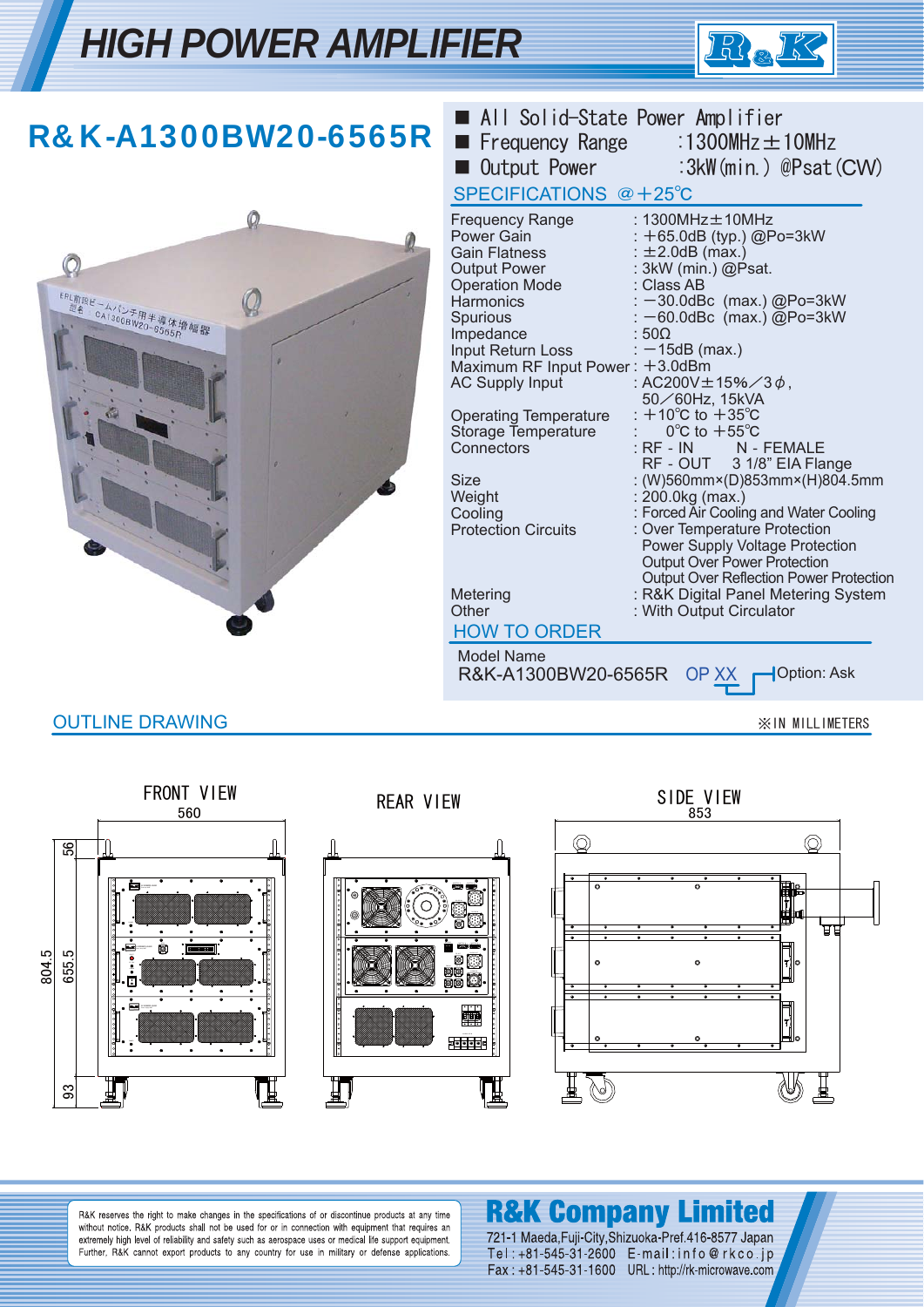# *HIGH POWER AMPLIFIER*



#### TYPICAL PERFORMANCE (Temp @+25℃)



**R&K Company** 

721-1 Maeda, Fuji-City, Shizuoka-Pref. 416-8577 Japan

Tel: +81-545-31-2600 E-mail: info@rkco.jp

Fax: +81-545-31-1600 URL: http://rk-microwave.com

सि

R&K reserves the right to make changes in the specifications of or discontinue products at any time without notice. R&K products shall not be used for or in connection with equipment that requires an extremely high level of reliability and safety such as aerospace uses or medical life support equipment. Further, R&K cannot export products to any country for use in military or defense applications.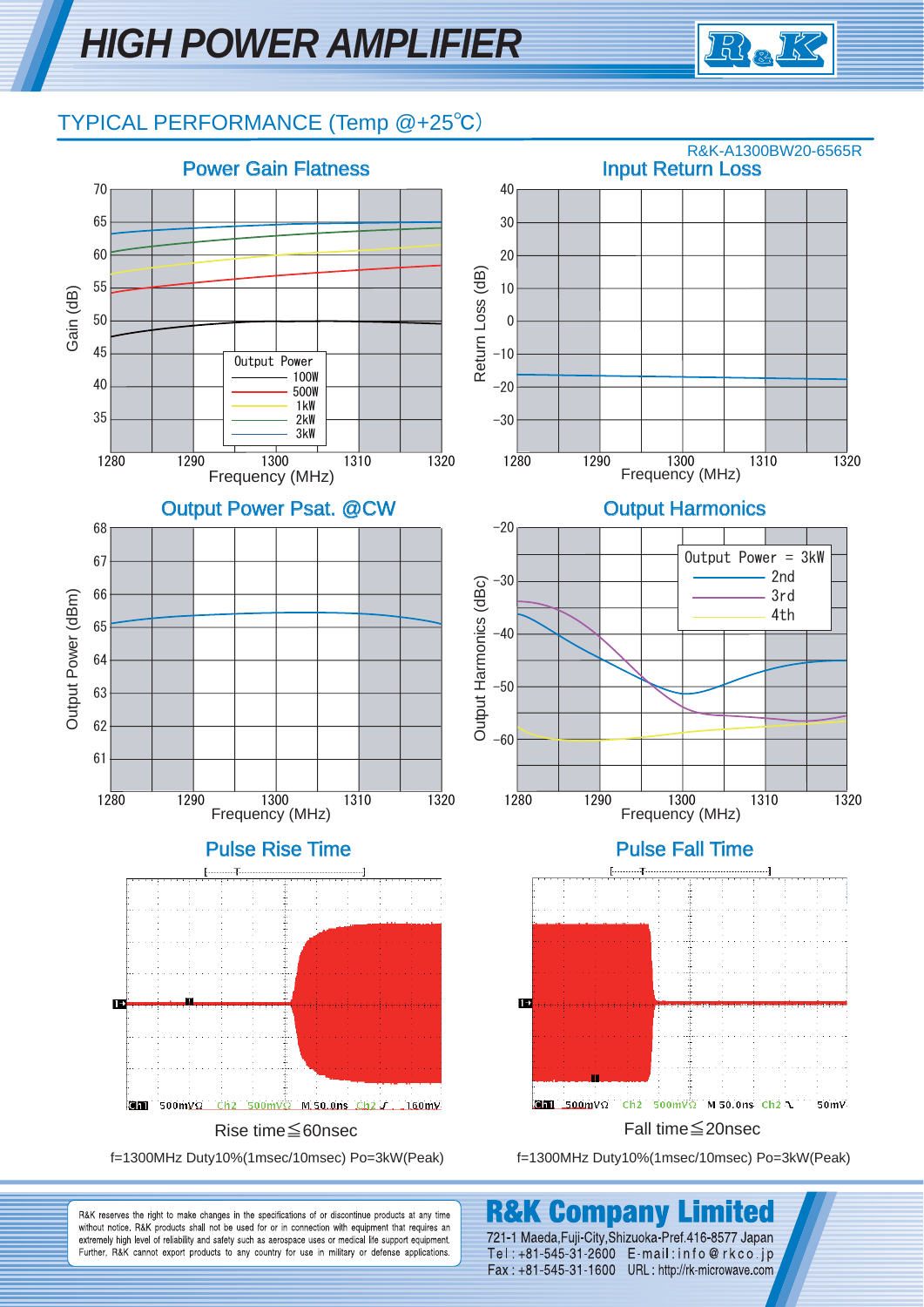

#### TYPICAL PERFORMANCE (Temp @+25℃)



R&K reserves the right to make changes in the specifications of or discontinue products at any time without notice. R&K products shall not be used for or in connection with equipment that requires an extremely high level of reliability and safety such as aerospace uses or medical life support equipment. Further, R&K cannot export products to any country for use in military or defense applications.

**R&K Company** 

721-1 Maeda, Fuji-City, Shizuoka-Pref. 416-8577 Japan

Tel: +81-545-31-2600 E-mail: info@rkco.jp

Fax: +81-545-31-1600 URL: http://rk-microwave.com

mited